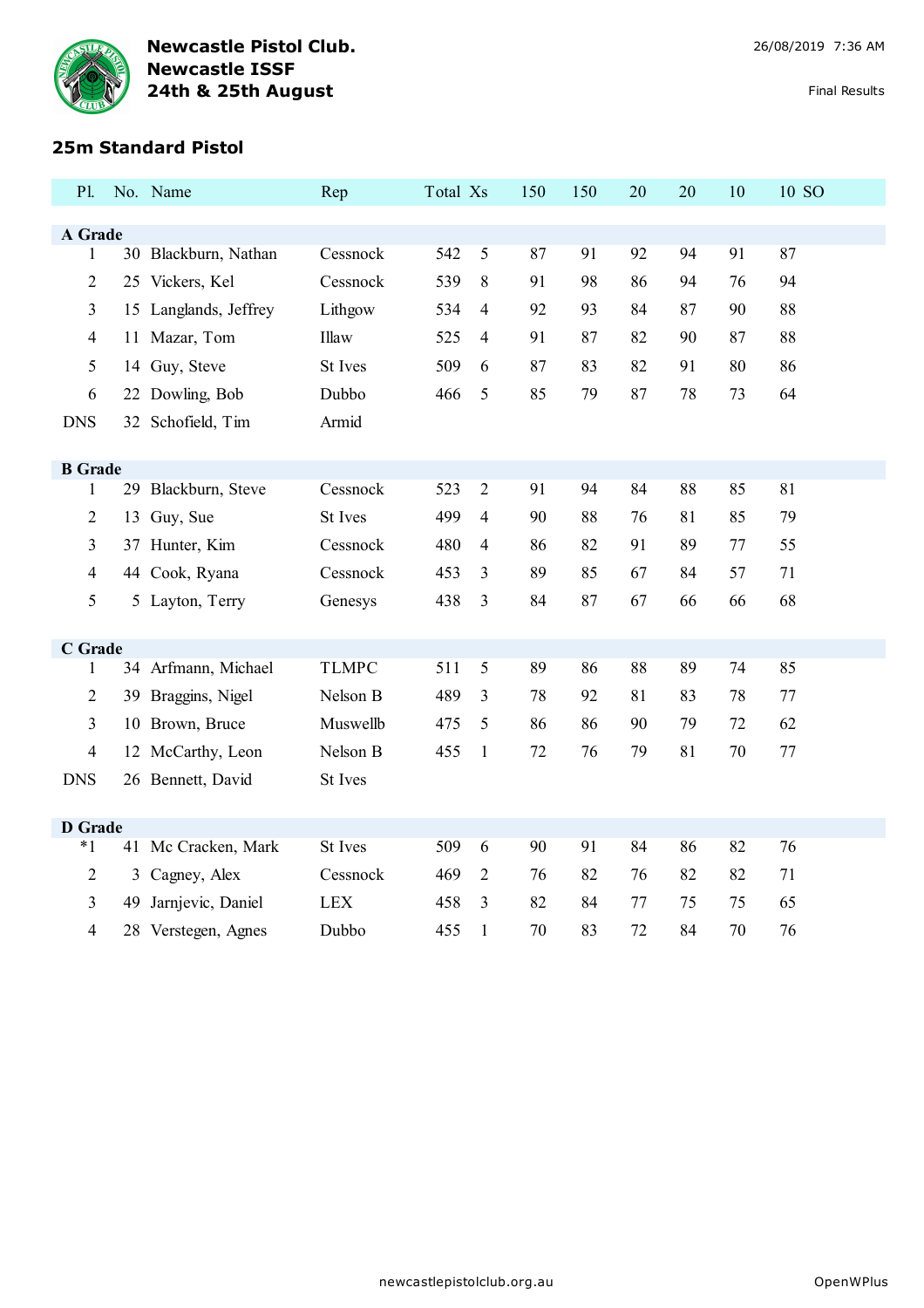#### **25m Standard Pistol**

| <b>Pl.</b>      |    | No. Name             | Rep             | Total Xs |                  | 150 | 150 | 20 | 20 | 10 | 10 SO |
|-----------------|----|----------------------|-----------------|----------|------------------|-----|-----|----|----|----|-------|
|                 |    |                      |                 |          |                  |     |     |    |    |    |       |
| D Grade Cont.   |    |                      |                 |          |                  |     |     |    |    |    |       |
| 5               |    | 50 Roache, John      | <b>LEX</b>      | 451      | 3                | 83  | 80  | 73 | 75 | 73 | 67    |
| 6               |    | 38 Stone, David      | <b>CNPC</b>     | 433      | $\overline{1}$   | 84  | 63  | 72 | 70 | 74 | 70    |
| $7\phantom{.0}$ |    | 18 Butcher, Robin    | Newcastl        | 432      | $\overline{1}$   | 82  | 70  | 70 | 79 | 67 | 64    |
| 8               |    | 45 Watters, Gerald   | Kurrajon        | 421      | 3                | 70  | 88  | 73 | 76 | 57 | 57    |
| 9               |    | 16 Miteff, Alexander | Newcastl        | 419      | $\overline{1}$   | 76  | 78  | 52 | 78 | 75 | 60    |
| 10              |    | 2 Cairns, Greg       | Newcastl        | 393      | $\boldsymbol{0}$ | 80  | 74  | 67 | 68 | 52 | 52    |
| <b>DNF</b>      |    | 48 Jarnjevic, Lyndal | <b>LEX</b>      | 161      |                  | 81  | 80  |    |    |    |       |
| <b>DNS</b>      |    | 1 Harding, James     | <b>Newcastl</b> |          |                  |     |     |    |    |    |       |
| <b>DNS</b>      |    | 8 Higgins, Katie     | Cessnock        |          |                  |     |     |    |    |    |       |
|                 |    |                      |                 |          |                  |     |     |    |    |    |       |
| <b>WSPS</b>     |    |                      |                 |          |                  |     |     |    |    |    |       |
| <b>DNS</b>      | 35 | Fleeton, Kane        | <b>TLMPC</b>    |          |                  |     |     |    |    |    |       |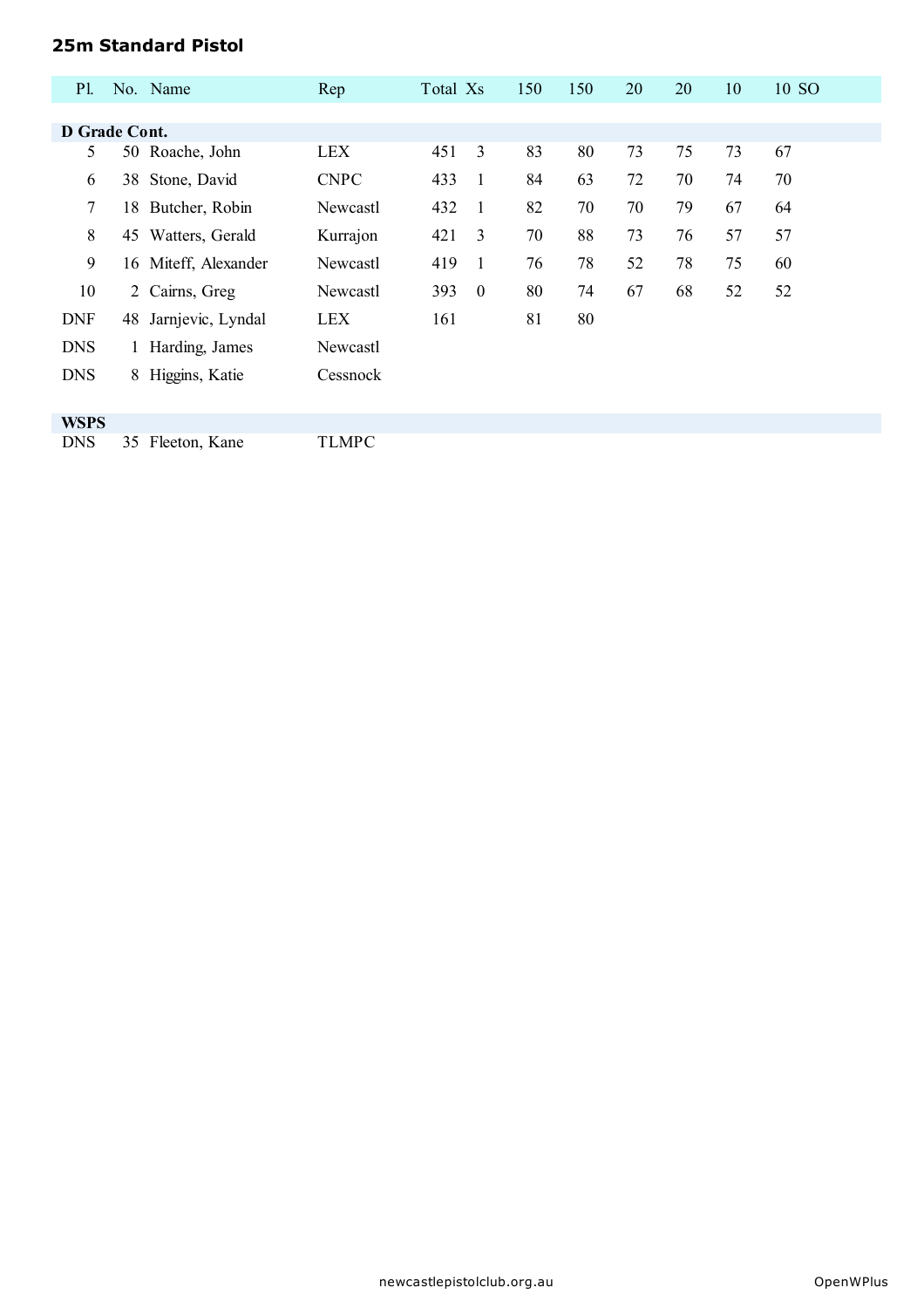

| Pl.            |   | No. Name              | Rep      | Total Xs |                | 8  | 6  | 4  |     | 8  | 6  | 4  | <b>SO</b> |
|----------------|---|-----------------------|----------|----------|----------------|----|----|----|-----|----|----|----|-----------|
|                |   |                       |          |          |                |    |    |    |     |    |    |    |           |
| A Grade<br>1   |   | 25 Vickers, Kel       | Cessnock | 543      | 10             | 94 | 92 | 79 | 265 | 95 | 91 | 92 | 278       |
| $\overline{2}$ |   | 22 Dowling, Bob       | Dubbo    | 455      | $\mathbf{1}$   | 84 | 76 | 79 | 239 | 80 | 73 | 63 | 216       |
| <b>DNF</b>     |   | 32 Schofield, Tim     | Armid    | 269      |                | 95 | 87 | 87 | 269 |    |    |    |           |
| <b>DNF</b>     |   | 31 Schofield, Trevor  | Armid    | 231      |                | 85 | 77 | 69 | 231 |    |    |    |           |
|                |   |                       |          |          |                |    |    |    |     |    |    |    |           |
| <b>B</b> Grade |   |                       |          |          |                |    |    |    |     |    |    |    |           |
| 1              |   | 30 Blackburn, Nathan  | Cessnock | 545      | 5              | 96 | 93 | 89 | 278 | 88 | 92 | 87 | 267       |
| 2              |   | 15 Langlands, Jeffrey | Lithgow  | 521      | 4              | 88 | 86 | 81 | 255 | 92 | 88 | 86 | 266       |
| 3              |   | 29 Blackburn, Steve   | Cessnock | 509      | 7              | 87 | 92 | 65 | 244 | 90 | 86 | 89 | 265       |
| $\overline{4}$ |   | 14 Guy, Steve         | St Ives  | 500      | 6              | 87 | 90 | 77 | 254 | 90 | 89 | 67 | 246       |
| <b>DNS</b>     |   | 6 Wilson, Kath        | Tug      |          |                |    |    |    |     |    |    |    |           |
|                |   |                       |          |          |                |    |    |    |     |    |    |    |           |
| C Grade        |   |                       |          |          |                |    |    |    |     |    |    |    |           |
| 1              |   | 45 Watters, Gerald    | Kurrajon | 446      | $\mathbf{0}$   | 74 | 78 | 73 | 225 | 82 | 76 | 63 | 221       |
| $\overline{2}$ |   | 46 Wilson, Julie      | API      | 420      | 2              | 85 | 68 | 58 | 211 | 83 | 76 | 50 | 209       |
| <b>DNF</b>     |   | 26 Bennett, David     | St Ives  | 197      |                | 72 | 61 | 64 | 197 |    |    |    |           |
|                |   |                       |          |          |                |    |    |    |     |    |    |    |           |
| <b>D</b> Grade |   |                       |          |          |                |    |    |    |     |    |    |    |           |
| 1              |   | 39 Braggins, Nigel    | Nelson B | 443      | $\overline{3}$ | 85 | 83 | 47 | 215 | 82 | 78 | 68 | 228       |
| 2              | 3 | Cagney, Alex          | Cessnock | 432      | 1              | 86 | 87 | 47 | 220 | 80 | 71 | 61 | 212       |
| 3              |   | 28 Verstegen, Agnes   | Dubbo    | 428      | $\mathbf{1}$   | 89 | 82 | 47 | 218 | 84 | 81 | 45 | 210       |
| 4              |   | 12 McCarthy, Leon     | Nelson B | 379      | 6              | 86 | 61 | 52 | 199 | 84 | 28 | 68 | 180       |
| 5              |   | 18 Butcher, Robin     | Newcastl | 369      | 1              | 59 | 61 | 29 | 149 | 85 | 66 | 69 | 220       |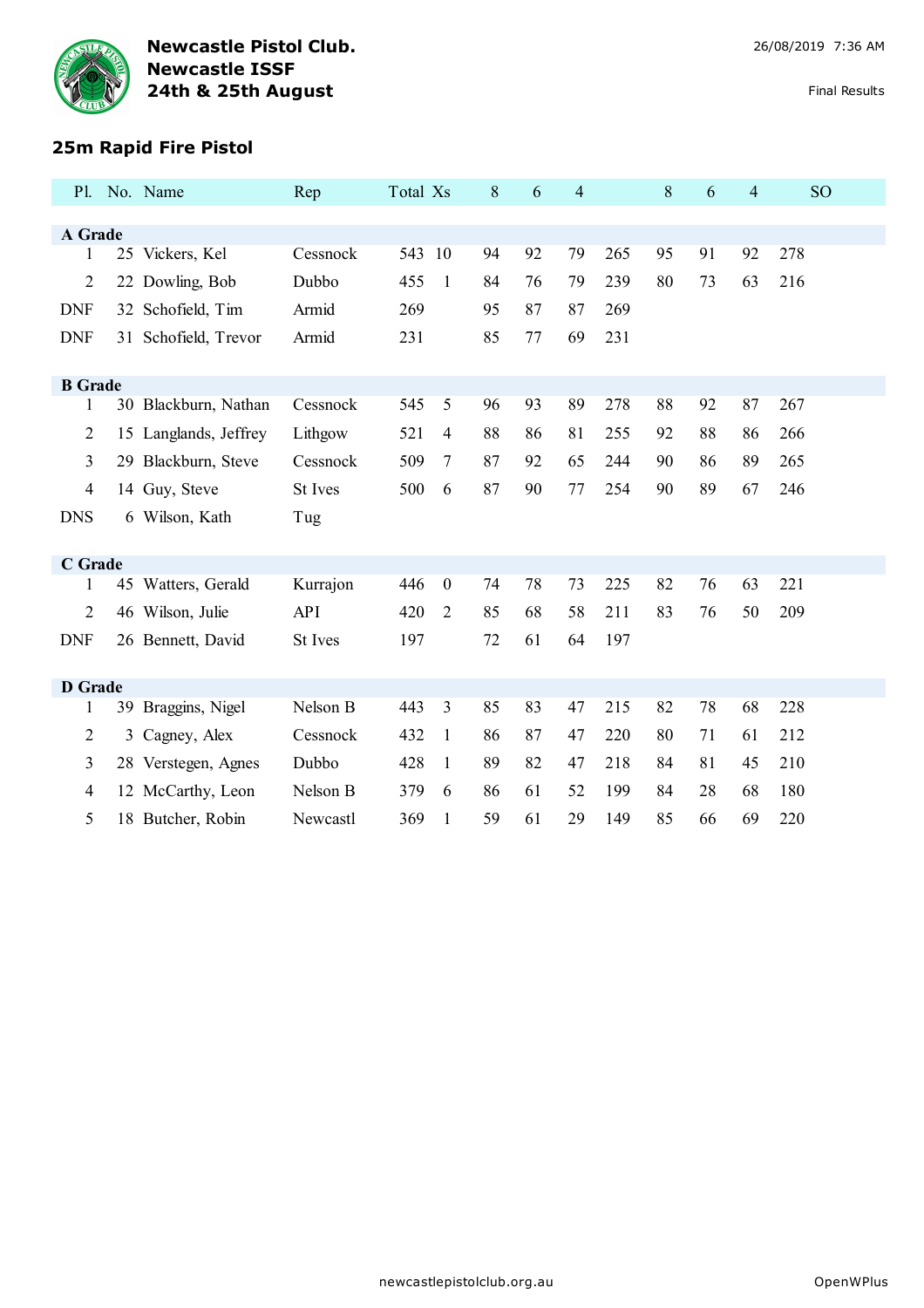

#### **50m Pistol**

| Pl.            |    | No. Name             | Rep            | Total Xs |                  | 1  | $\overline{2}$ | $\overline{3}$ | $\overline{4}$ | 5  | 6  |
|----------------|----|----------------------|----------------|----------|------------------|----|----------------|----------------|----------------|----|----|
|                |    |                      |                |          |                  |    |                |                |                |    |    |
| <b>B</b> Grade |    |                      |                |          |                  |    |                |                |                |    |    |
| $\mathbf{1}$   |    | 30 Blackburn, Nathan | Cessnock       | 507      | $\overline{2}$   | 80 | 82             | 87             | 86             | 86 | 86 |
| $\overline{2}$ | 36 | McGowan, Scott       | St Ives        | 493      | $\mathbf{1}$     | 80 | 79             | 82             | 78             | 88 | 86 |
| 3              | 15 | Langlands, Jeffrey   | Lithgow        | 478      | 3                | 76 | 81             | 75             | 78             | 78 | 90 |
| $\overline{4}$ | 29 | Blackburn, Steve     | Cessnock       | 474      | 3                | 75 | 85             | 76             | 76             | 82 | 80 |
| 5              |    | 37 Hunter, Kim       | Cessnock       | 422      | $\overline{2}$   | 70 | 81             | 71             | 59             | 64 | 77 |
|                |    |                      |                |          |                  |    |                |                |                |    |    |
| C Grade        |    |                      |                |          |                  |    |                |                |                |    |    |
| 1              |    | 39 Braggins, Nigel   | Nelson B       | 485      | 3                | 85 | 77             | 79             | 85             | 80 | 79 |
| $\overline{2}$ | 34 | Arfmann, Michael     | <b>TLMPC</b>   | 453      | $\mathbf{1}$     | 83 | 73             | 73             | 68             | 80 | 76 |
| 3              |    | 10 Brown, Bruce      | Muswellb       | 435      | $\mathbf{1}$     | 82 | 71             | 78             | 70             | 70 | 64 |
| $\overline{4}$ | 5  | Layton, Terry        | Genesys        | 396      | $\boldsymbol{0}$ | 48 | 70             | 75             | 69             | 70 | 64 |
|                |    |                      |                |          |                  |    |                |                |                |    |    |
| D Grade        |    |                      |                |          |                  |    |                |                |                |    |    |
| 1              |    | 3 Cagney, Alex       | Cessnock       | 453      | 3                | 80 | 70             | 78             | 80             | 75 | 70 |
| 2              | 41 | Mc Cracken, Mark     | <b>St Ives</b> | 421      | $\boldsymbol{0}$ | 69 | 66             | 77             | 76             | 72 | 61 |
| 3              | 38 | Stone, David         | <b>CNPC</b>    | 354      | $\boldsymbol{0}$ | 55 | 60             | 38             | 63             | 69 | 69 |
| $\overline{4}$ | 28 | Verstegen, Agnes     | Dubbo          | 329      | $\boldsymbol{0}$ | 57 | 35             | 74             | 61             | 45 | 57 |
| 5              | 40 | Rudder, Ellie        | <b>TLMPC</b>   | 287      | $\boldsymbol{0}$ | 44 | 50             | 38             | 58             | 53 | 44 |
|                |    |                      |                |          |                  |    |                |                |                |    |    |
| <b>WSPS</b>    |    |                      |                |          |                  |    |                |                |                |    |    |
| $\mathbf{1}$   | 35 | Fleeton, Kane        | <b>TLMPC</b>   | 407      | $\boldsymbol{0}$ | 72 | 55             | 71             | 71             | 75 | 63 |
|                |    |                      |                |          |                  |    |                |                |                |    |    |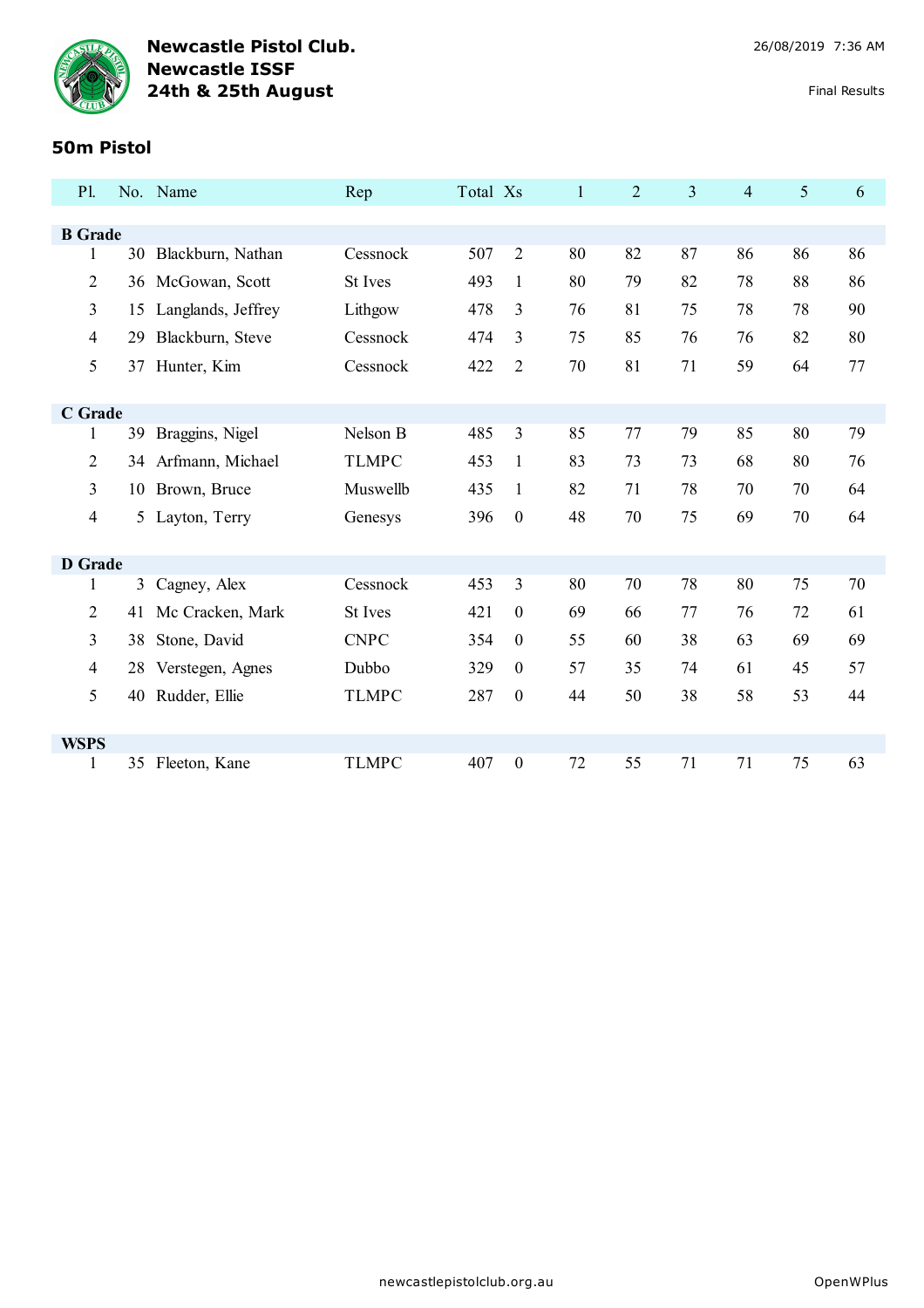

# **25m Centre Fire Pistol**

| Pl.            |    | No. Name              | Rep            | Total Xs |                | $\mathbf{1}$ | $\overline{2}$ | 3  |     | $\overline{4}$ | 5  | 6  | <b>SO</b> |
|----------------|----|-----------------------|----------------|----------|----------------|--------------|----------------|----|-----|----------------|----|----|-----------|
| A Grade        |    |                       |                |          |                |              |                |    |     |                |    |    |           |
| $\mathbf{1}$   |    | 30 Blackburn, Nathan  | Cessnock       | 563      | $\tau$         | 92           | 95             | 89 | 276 | 94             | 97 | 96 | 287       |
| 2              |    | 29 Blackburn, Steve   | Cessnock       | 547      | 10             | 96           | 90             | 93 | 279 | 91             | 90 | 87 | 268       |
| 3              | 31 | Schofield, Trevor     | Armid          | 531      | 7              | 91           | 92             | 86 | 269 | 89             | 86 | 87 | 262       |
| 4              |    | 22 Dowling, Bob       | Dubbo          | 520      | 5              | 84           | 86             | 85 | 255 | 91             | 84 | 90 | 265       |
| <b>DNF</b>     |    | 25 Vickers, Kel       | Cessnock       | 275      |                | 92           | 96             | 87 | 275 |                |    |    |           |
| <b>DNF</b>     |    | 32 Schofield, Tim     | Armid          | 274      |                | 93           | 86             | 95 | 274 |                |    |    |           |
|                |    |                       |                |          |                |              |                |    |     |                |    |    |           |
| <b>B</b> Grade |    |                       |                |          |                |              |                |    |     |                |    |    |           |
| 1              |    | 15 Langlands, Jeffrey | Lithgow        | 551 13   |                | 90           | 97             | 89 | 276 | 94             | 91 | 90 | 275       |
| 2              |    | 14 Guy, Steve         | <b>St</b> Ives | 543      | 8              | 94           | 88             | 90 | 272 | 88             | 93 | 90 | 271       |
| 3              |    | 37 Hunter, Kim        | Cessnock       | 500      | 7              | 85           | 92             | 88 | 265 | 71             | 84 | 80 | 235       |
|                |    |                       |                |          |                |              |                |    |     |                |    |    |           |
| C Grade        |    |                       |                |          |                |              |                |    |     |                |    |    |           |
| 1              | 3  | Cagney, Alex          | Cessnock       | 519      | $\overline{2}$ | 87           | 82             | 87 | 256 | 88             | 88 | 87 | 263       |
| 2              | 39 | Braggins, Nigel       | Nelson B       | 512      | 4              | 88           | 90             | 86 | 264 | 84             | 76 | 88 | 248       |
| 3              |    | 10 Brown, Bruce       | Muswellb       | 476      | 5              | 92           | 79             | 84 | 255 | 72             | 71 | 78 | 221       |
| 4              |    | 5 Layton, Terry       | Genesys        | 445      | $\overline{c}$ | 84           | 84             | 65 | 233 | 71             | 74 | 67 | 212       |
| 5              |    | 24 Stanton, Jeff      | Newcastl       | 393      | $\overline{2}$ | 64           | 67             | 67 | 198 | 60             | 67 | 68 | 195       |
|                |    |                       |                |          |                |              |                |    |     |                |    |    |           |
| <b>D</b> Grade |    |                       |                |          |                |              |                |    |     |                |    |    |           |
| 1              |    | 45 Watters, Gerald    | Kurrajon       | 448      | 4              | 74           | 79             | 79 | 232 | 67             | 86 | 63 | 216       |
| 2              |    | 18 Butcher, Robin     | Newcastl       | 437      | $\mathbf{1}$   | 74           | 65             | 72 | 211 | 75             | 74 | 77 | 226       |
| 3              |    | 12 McCarthy, Leon     | Nelson B       | 413      | 3              | 80           | 55             | 80 | 215 | 61             | 90 | 47 | 198       |
| <b>DNF</b>     |    | 50 Roache, John       | <b>LEX</b>     | 225      |                | 65           | 80             | 80 | 225 |                |    |    |           |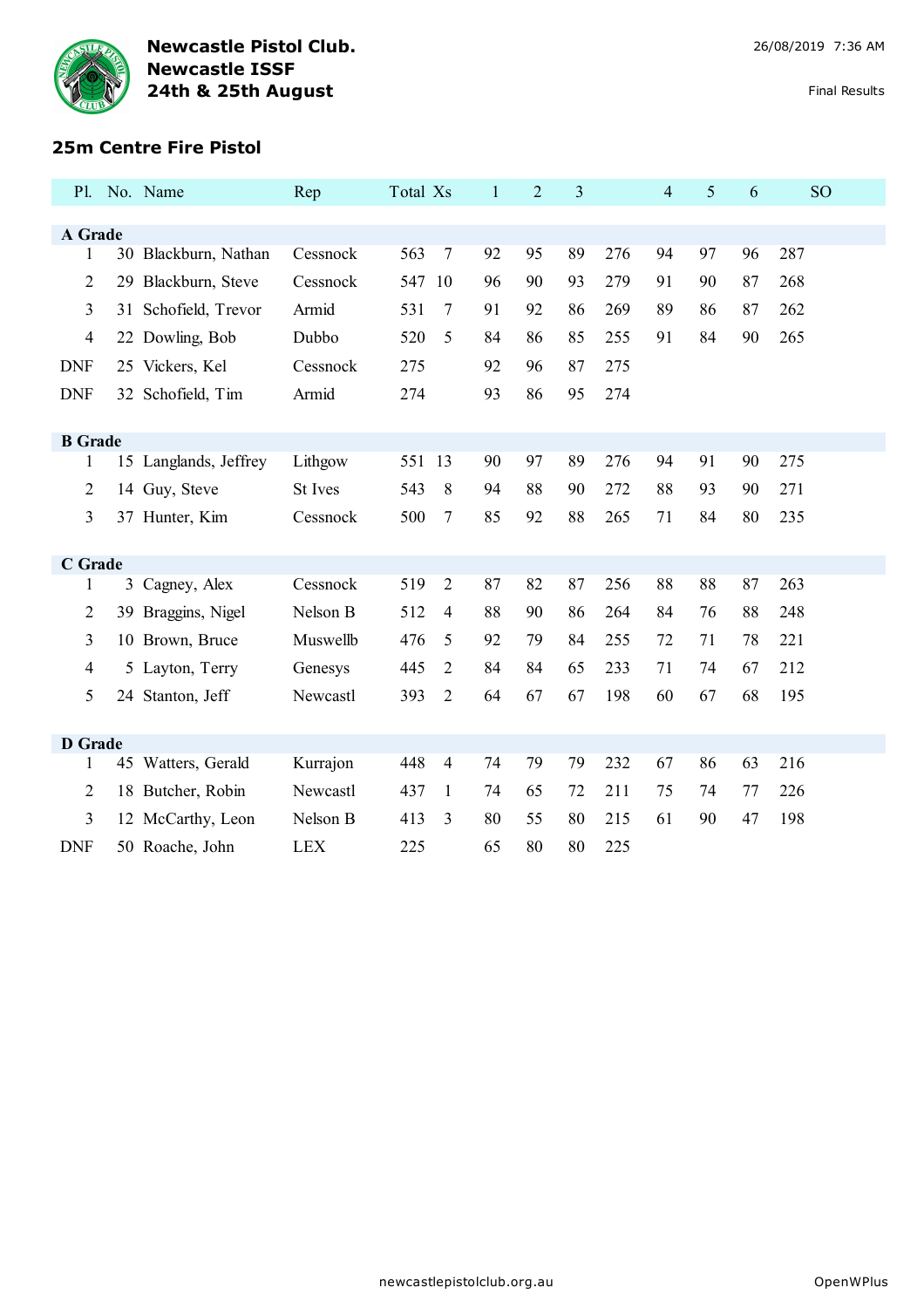

# **10m Air Pistol Men**

| P1.                     |                | No. Name             | Rep            | Total Xs |                | $\mathbf{1}$ | $\overline{2}$ | $\overline{3}$ | $\overline{4}$ | 5  | 6  |
|-------------------------|----------------|----------------------|----------------|----------|----------------|--------------|----------------|----------------|----------------|----|----|
|                         |                |                      |                |          |                |              |                |                |                |    |    |
| A Grade<br>$\mathbf{1}$ |                | 30 Blackburn, Nathan | Cessnock       | 547      | 7              | 90           | 95             | 90             | 92             | 90 | 90 |
| $\overline{2}$          | 15             | Langlands, Jeffrey   | Lithgow        | 547      | 6              | 86           | 96             | 90             | 92             | 91 | 92 |
| 3                       |                | 37 Hunter, Kim       | Cessnock       | 530      | 7              | 87           | 88             | 89             | 88             | 87 | 91 |
|                         |                | Blackburn, Steve     | Cessnock       |          |                |              |                | 85             |                | 89 |    |
| $\overline{4}$          | 29             |                      |                | 517      | 3              | 86           | 85             |                | 84             |    | 88 |
| <b>DNF</b>              |                | 36 McGowan, Scott    | St Ives        | 167      |                | 81           | 86             |                |                |    |    |
| <b>B</b> Grade          |                |                      |                |          |                |              |                |                |                |    |    |
| 1                       |                | 9 Leousis, Anthony   | <b>St Ives</b> | 549      | 10             | 92           | 92             | 91             | 91             | 93 | 90 |
|                         |                |                      |                |          |                |              |                |                |                |    |    |
| C Grade                 |                |                      |                |          |                |              |                |                |                |    |    |
| 1                       |                | 39 Braggins, Nigel   | Nelson B       | 536      | $\overline{4}$ | 85           | 91             | 84             | 91             | 91 | 94 |
| $\overline{2}$          | 38             | Stone, David         | <b>CNPC</b>    | 530      | 6              | 92           | 86             | 88             | 85             | 90 | 89 |
| 3                       |                | 34 Arfmann, Michael  | <b>TLMPC</b>   | 528      | 5              | 91           | 88             | 90             | 88             | 86 | 85 |
| $\overline{4}$          | 3              | Cagney, Alex         | Cessnock       | 522      | 5              | 89           | 83             | 85             | 86             | 90 | 89 |
| 5                       | 10             | Brown, Bruce         | Muswellb       | 517      | 3              | 92           | 89             | 81             | 84             | 84 | 87 |
| 6                       | 18             | Butcher, Robin       | Newcastl       | 517      | $\overline{2}$ | 94           | 89             | 89             | 77             | 86 | 82 |
| $\tau$                  |                | 24 Stanton, Jeff     | Newcastl       | 515      | 2              | 86           | 83             | 88             | 88             | 88 | 82 |
| 8                       |                | 41 Mc Cracken, Mark  | St Ives        | 498      | 4              | 88           | 83             | 82             | 80             | 80 | 85 |
| 9                       | 26             | Bennett, David       | St Ives        | 496      | 3              | 81           | 81             | 84             | 84             | 80 | 86 |
| 10                      |                | 50 Roache, John      | <b>LEX</b>     | 489      | $\mathbf{1}$   | 81           | 82             | 74             | 83             | 85 | 84 |
| 11                      |                | 5 Layton, Terry      | Genesys        | 480      | $\mathbf{1}$   | 78           | 79             | 79             | 84             | 78 | 82 |
| <b>DNS</b>              | 33             | Barnes, David        | Newcastl       |          |                |              |                |                |                |    |    |
|                         |                |                      |                |          |                |              |                |                |                |    |    |
| <b>D</b> Grade          |                |                      |                |          |                |              |                |                |                |    |    |
| 1                       | $\overline{2}$ | Cairns, Greg         | Newcastl       | 481      | $\overline{4}$ | 86           | 75             | 86             | 74             | 80 | 80 |
| $\overline{2}$          | 42             | Baladron, Javier     | <b>St Ives</b> | 479      | 1              | 72           | 81             | 81             | 79             | 81 | 85 |
| 3                       | 45             | Watters, Gerald      | Kurrajon       | 469      | $\mathbf{1}$   | 82           | 69             | 71             | 84             | 80 | 83 |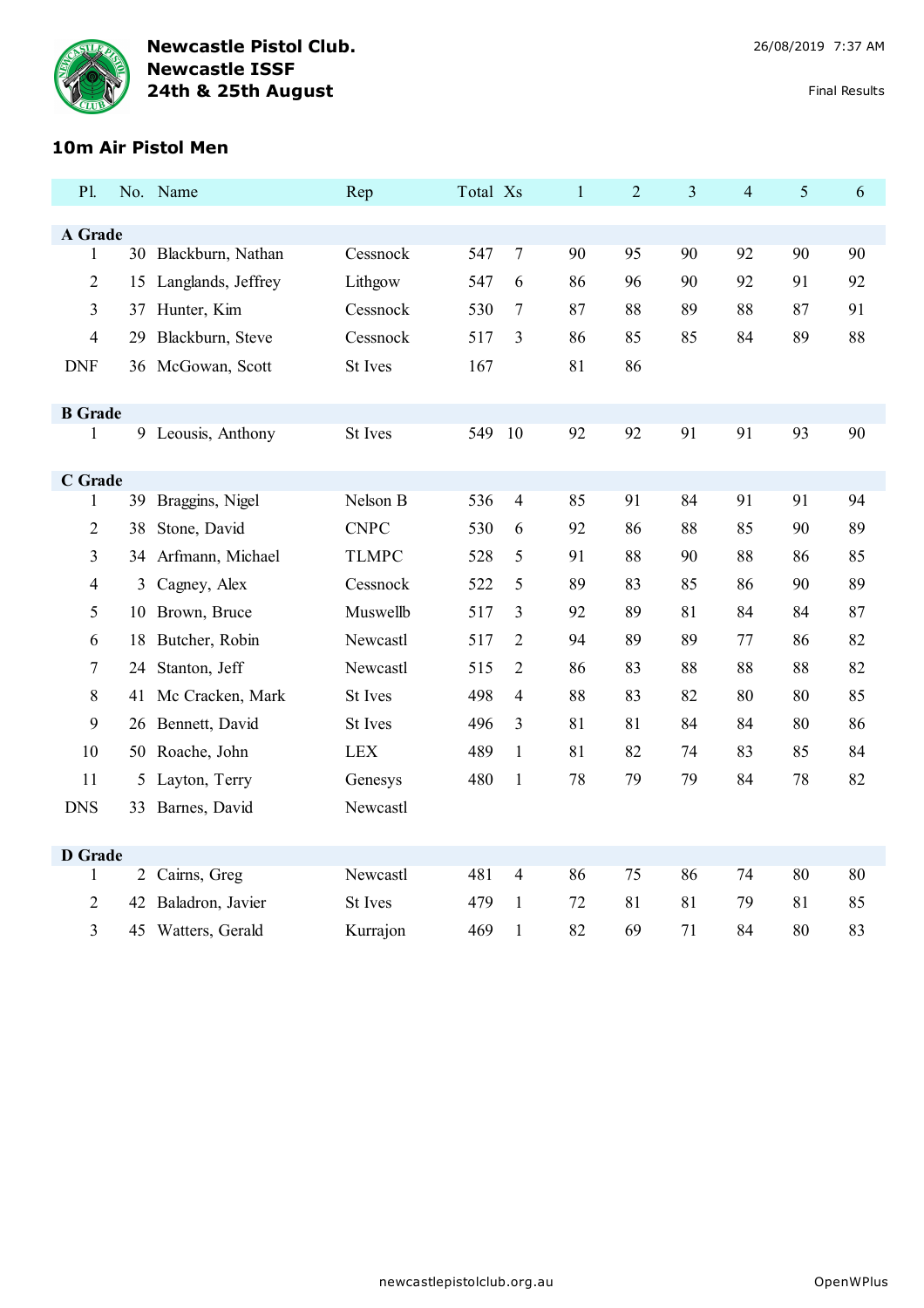#### **10m Air Pistol Men**

| <b>Pl.</b>  | No. Name         | Rep   | Total Xs |                      |    | $1 \qquad 2$ | $\sqrt{3}$ | 4  | 5 <sup>5</sup> |    |
|-------------|------------------|-------|----------|----------------------|----|--------------|------------|----|----------------|----|
|             |                  |       |          |                      |    |              |            |    |                |    |
| <b>WSPS</b> |                  |       |          |                      |    |              |            |    |                |    |
|             | 35 Fleeton, Kane | TLMPC | 540      | $6\phantom{.0000}\,$ | 83 | 91           | 93         | 94 | 87             | 92 |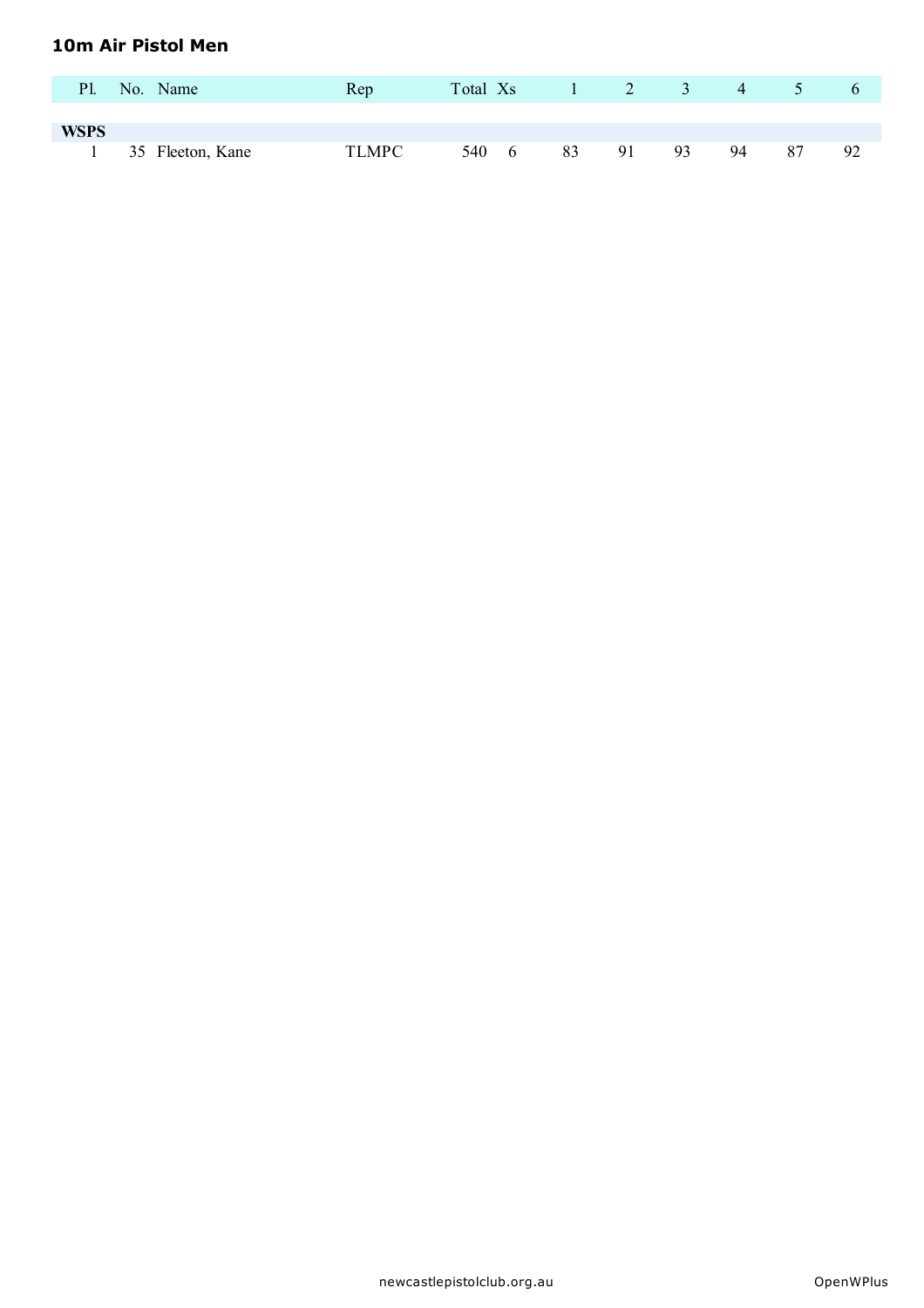|             | <b>Newcastle ISSF</b><br>24th & 25th August | <b>Newcastle Pistol Club.</b> |          |                      |    |                |     |                |                |    | 26/08/2019 7:37 AM | <b>Final Results</b> |
|-------------|---------------------------------------------|-------------------------------|----------|----------------------|----|----------------|-----|----------------|----------------|----|--------------------|----------------------|
|             | 25m Pistol Men                              |                               |          |                      |    |                |     |                |                |    |                    |                      |
| <b>P</b> l. | No. Name                                    | Rep                           | Total Xs | $\blacktriangleleft$ | 2  | $\overline{3}$ |     | $\overline{4}$ | $\overline{5}$ | -6 | <sub>SO</sub>      |                      |
|             |                                             |                               |          |                      |    |                |     |                |                |    |                    |                      |
| <b>WSPS</b> |                                             |                               |          |                      |    |                |     |                |                |    |                    |                      |
|             | 35 Fleeton, Kane                            | <b>TLMPC</b>                  | 532 8    | 91                   | 91 | 90             | 272 | 91             | 91             | 78 | 260                |                      |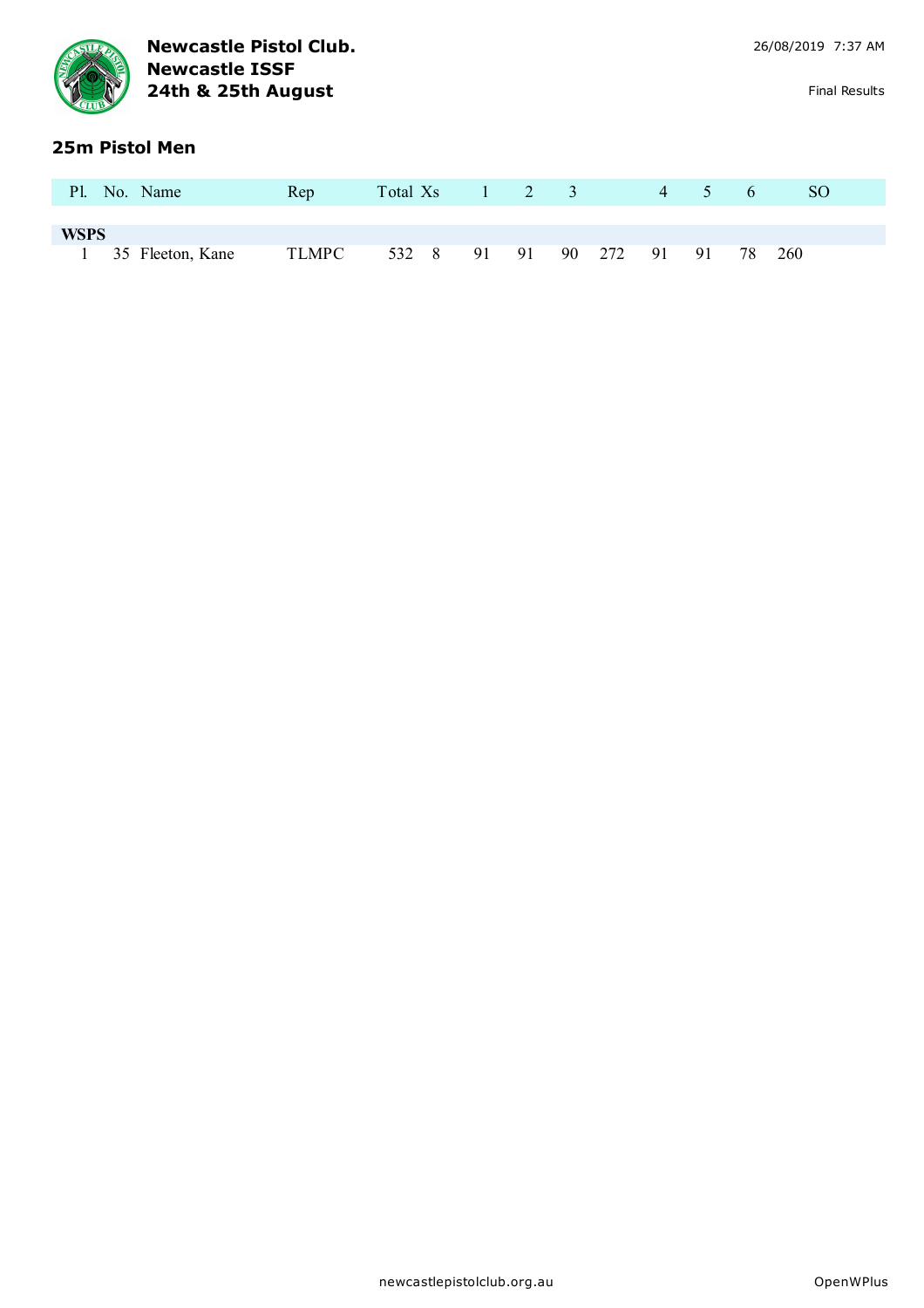

| Pl.            |    | No. Name              | Rep          | Total Xs |                  | $\mathbf{1}$ | $\overline{2}$ | 3  |     | $\overline{4}$ | 5  | 6  | SO <sub>1</sub> |
|----------------|----|-----------------------|--------------|----------|------------------|--------------|----------------|----|-----|----------------|----|----|-----------------|
|                |    |                       |              |          |                  |              |                |    |     |                |    |    |                 |
| A Grade        |    |                       |              |          |                  |              |                |    |     |                |    |    |                 |
| 1              | 13 | Guy, Sue              | St Ives      | 549      | 8                | 94           | 95             | 92 | 281 | 92             | 87 | 89 | 268             |
| 2              |    | 47 Rossetto, Una      | Ullad        | 543      | 8                | 93           | 89             | 95 | 277 | 88             | 90 | 88 | 266             |
| 3              |    | 19 Moleman, Dannielle | Hubert       | 532      | $\overline{4}$   | 86           | 92             | 92 | 270 | 87             | 88 | 87 | 262             |
| $\overline{4}$ |    | 44 Cook, Ryana        | Cessnock     | 521      | 1                | 90           | 86             | 84 | 260 | 86             | 85 | 90 | 261             |
| <b>DNS</b>     |    | 6 Wilson, Kath        | Tug          |          |                  |              |                |    |     |                |    |    |                 |
| <b>B</b> Grade |    |                       |              |          |                  |              |                |    |     |                |    |    |                 |
| 1              | 43 | Wilson, Lisa          | <b>CNPC</b>  | 505      | 5                | 88           | 92             | 85 | 265 | 81             | 74 | 85 | 240             |
| $\overline{2}$ | 48 | Jarnjevic, Lyndal     | <b>LEX</b>   | 490      | 5                | 83           | 87             | 86 | 256 | 82             | 80 | 72 | 234             |
| C Grade        |    |                       |              |          |                  |              |                |    |     |                |    |    |                 |
| 1              |    | 40 Rudder, Ellie      | <b>TLMPC</b> | 498      | $\mathbf{1}$     | 86           | 82             | 72 | 240 | 80             | 86 | 92 | 258             |
| 2              |    | 28 Verstegen, Agnes   | Dubbo        | 490      | 5                | 78           | 88             | 75 | 241 | 81             | 83 | 85 | 249             |
| 3              |    | 46 Wilson, Julie      | <b>API</b>   | 423      | $\boldsymbol{0}$ | 73           | 62             | 70 | 205 | 78             | 70 | 70 | 218             |
| <b>DNS</b>     |    | 8 Higgins, Katie      | Cessnock     |          |                  |              |                |    |     |                |    |    |                 |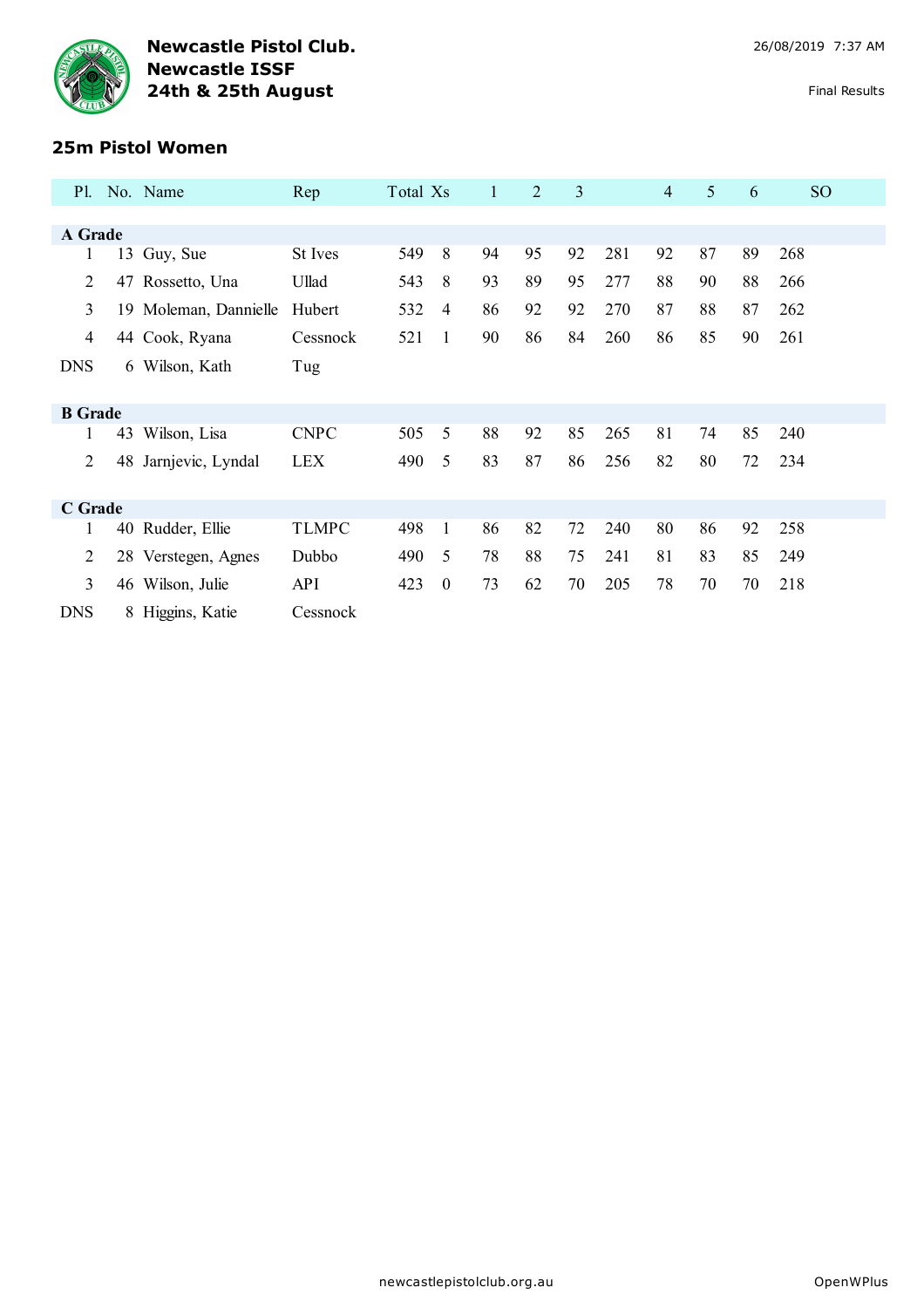

# **10m Air Pistol Women (60)**

| P1.            |    | No. Name              | Rep          | Total Xs |              | $\mathbf{1}$ | $\overline{2}$ | $\overline{3}$ | $\overline{4}$ | 5  | 6  |
|----------------|----|-----------------------|--------------|----------|--------------|--------------|----------------|----------------|----------------|----|----|
|                |    |                       |              |          |              |              |                |                |                |    |    |
| A Grade<br>1   |    | 19 Moleman, Dannielle | Hubert       | 557      | -11          | 93           | 90             | 88             | 95             | 95 | 96 |
| $\overline{2}$ |    |                       | Cessnock     |          | 12           |              | 89             |                | 89             | 94 | 94 |
|                | 44 | Cook, Ryana           |              | 554      |              | 92           |                | 96             |                |    |    |
| $\overline{3}$ | 13 | Guy, Sue              | St Ives      | 538      | 4            | 90           | 88             | 90             | 87             | 92 | 91 |
| <b>DNS</b>     | 6  | Wilson, Kath          | Tug          |          |              |              |                |                |                |    |    |
|                |    |                       |              |          |              |              |                |                |                |    |    |
| <b>B</b> Grade |    |                       |              |          |              |              |                |                |                |    |    |
| 1              |    | 47 Rossetto, Una      | Ullad        | 537      | 5            | 87           | 87             | 92             | 90             | 88 | 93 |
| $\mathfrak{2}$ | 48 | Jarnjevic, Lyndal     | <b>LEX</b>   | 523      | 5            | 92           | 93             | 87             | 84             | 85 | 82 |
| $\overline{3}$ | 40 | Rudder, Ellie         | <b>TLMPC</b> | 517      | 3            | 88           | 88             | 84             | 83             | 87 | 87 |
| $\overline{4}$ | 43 | Wilson, Lisa          | <b>CNPC</b>  | 506      | 8            | 88           | 78             | 88             | 84             | 85 | 83 |
| <b>DNS</b>     | 8  | Higgins, Katie        | Cessnock     |          |              |              |                |                |                |    |    |
|                |    |                       |              |          |              |              |                |                |                |    |    |
| C Grade        |    |                       |              |          |              |              |                |                |                |    |    |
| 1              |    | 28 Verstegen, Agnes   | Dubbo        | 512      | 3            | 86           | 87             | 85             | 84             | 85 | 85 |
| $\overline{2}$ |    | 51 Lazarus, Jenny     | Illaw        | 498      | 4            | 83           | 80             | 83             | 86             | 82 | 84 |
| $\overline{3}$ | 46 | Wilson, Julie         | <b>API</b>   | 480      | 3            | 82           | 80             | 77             | 77             | 81 | 83 |
|                |    |                       |              |          |              |              |                |                |                |    |    |
| <b>D</b> Grade |    |                       |              |          |              |              |                |                |                |    |    |
| 1              | 23 | Buchanan, Pat         | Cessnock     | 474      | $\mathbf{1}$ | 71           | 83             | 80             | 82             | 78 | 80 |
| $\overline{2}$ | 21 | ODonoghue, Kerrie     | <b>TLMPC</b> | 460      | $\mathbf{1}$ | 77           | 75             | 78             | 80             | 75 | 75 |
| $\overline{3}$ | 27 | Hoffman, Iris         | Cessnock     | 451      | $\mathbf{1}$ | 69           | 79             | 70             | 76             | 78 | 79 |
| 4              |    | 4 Layton, Ingrid      | Genesys      | 380      | 3            | 68           | 55             | 73             | 61             | 61 | 62 |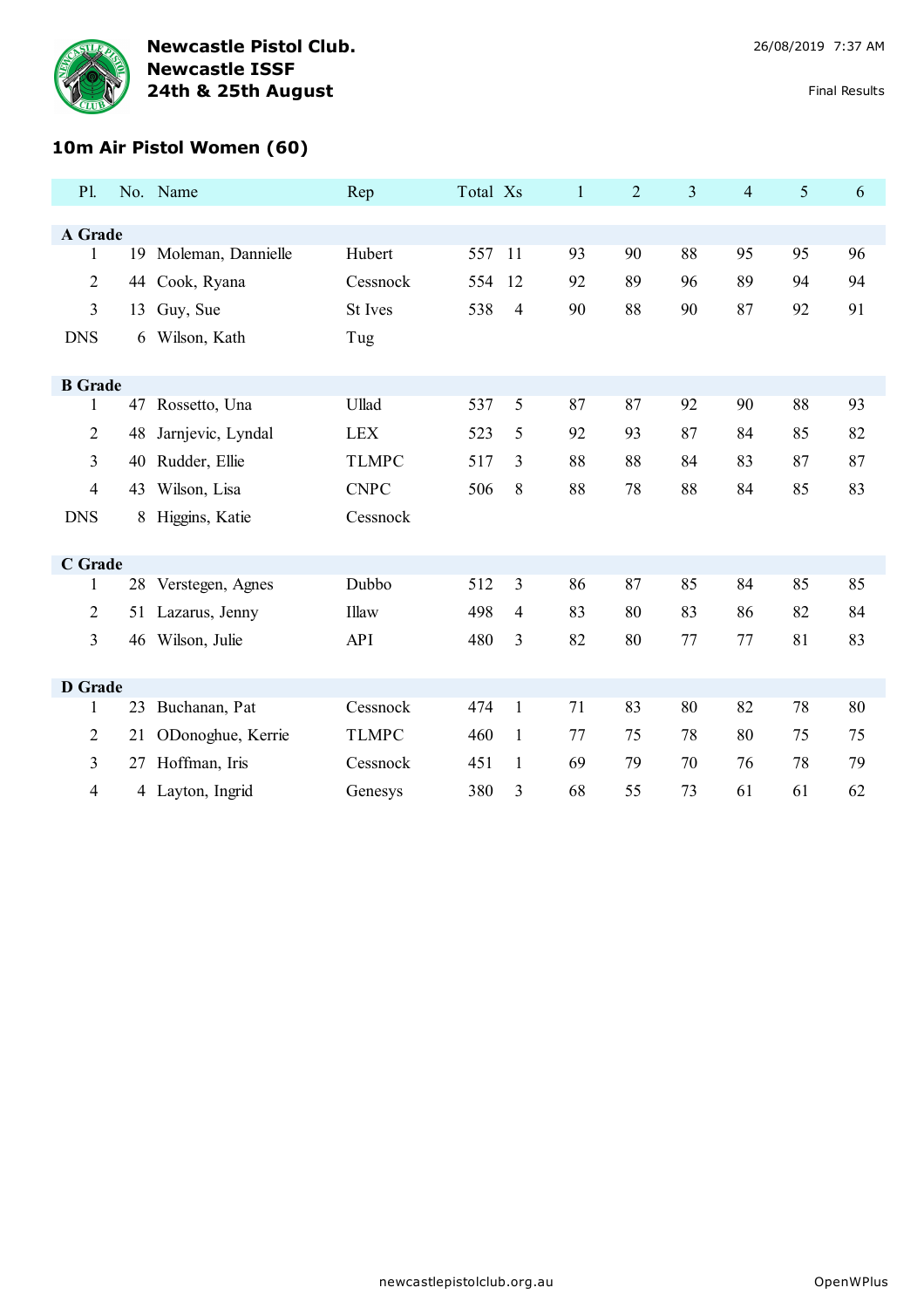

# **25m Pistol Junior**

| Pl.            |    | No. Name            | Rep          | Total Xs |          | $\mathbf{1}$ | 2  | 3  |     | $\overline{4}$ | 5  | 6  | SO <sub>1</sub> |
|----------------|----|---------------------|--------------|----------|----------|--------------|----|----|-----|----------------|----|----|-----------------|
|                |    |                     |              |          |          |              |    |    |     |                |    |    |                 |
| <b>B</b> Grade |    |                     |              |          |          |              |    |    |     |                |    |    |                 |
| 1              | 49 | Jarnjevic, Daniel   | <b>LEX</b>   | 512      | 5        | 83           | 87 | 84 | 254 | 80             | 88 | 90 | 258             |
| C Grade        |    |                     |              |          |          |              |    |    |     |                |    |    |                 |
| 1              | 40 | Rudder, Ellie       | <b>TLMPC</b> | 501      |          | 86           | 82 | 72 | 240 | 83             | 86 | 92 | 261             |
| D Grade        |    |                     |              |          |          |              |    |    |     |                |    |    |                 |
| 1              | 17 | Surace, Alexia      | Ulladull     | 305      | $\theta$ | 32           | 19 | 65 | 116 | 79             | 54 | 56 | 189             |
| 2              | 20 | Cassar, Brendan     | Hubert       | 265      |          | 50           | 36 | 45 | 131 | 42             | 45 | 47 | 134             |
| <b>DNS</b>     |    | 7 Hargrave, Charlee | Cessnock     |          |          |              |    |    |     |                |    |    |                 |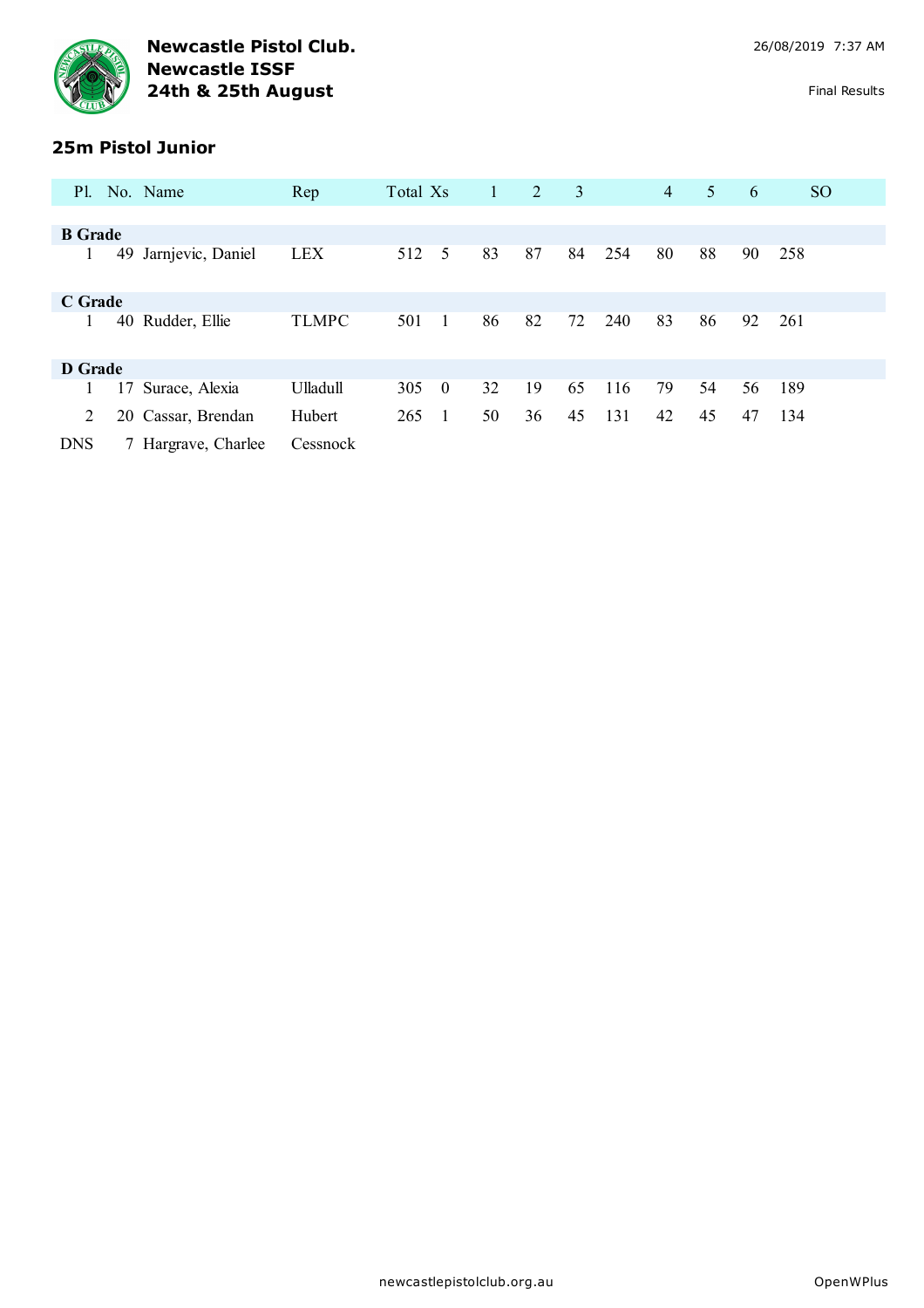

# **10m Air Pistol Junior Men**

| Pl.     | No. Name             | Rep        | Total Xs | $\blacktriangle$ 1 $\blacktriangleright$ | $\sqrt{2}$ | 3  | $\overline{4}$ | 5  | $\theta$ |
|---------|----------------------|------------|----------|------------------------------------------|------------|----|----------------|----|----------|
|         |                      |            |          |                                          |            |    |                |    |          |
| C Grade |                      |            |          |                                          |            |    |                |    |          |
|         | 49 Jarnjevic, Daniel | <b>LEX</b> | 432 2    | 79                                       | 76         | 73 | 81             | 70 | 53       |
| D Grade |                      |            |          |                                          |            |    |                |    |          |
|         | 20 Cassar, Brendan   | Hubert     | 332 0    | 73                                       | 60         | 59 | 41             | 52 | 47       |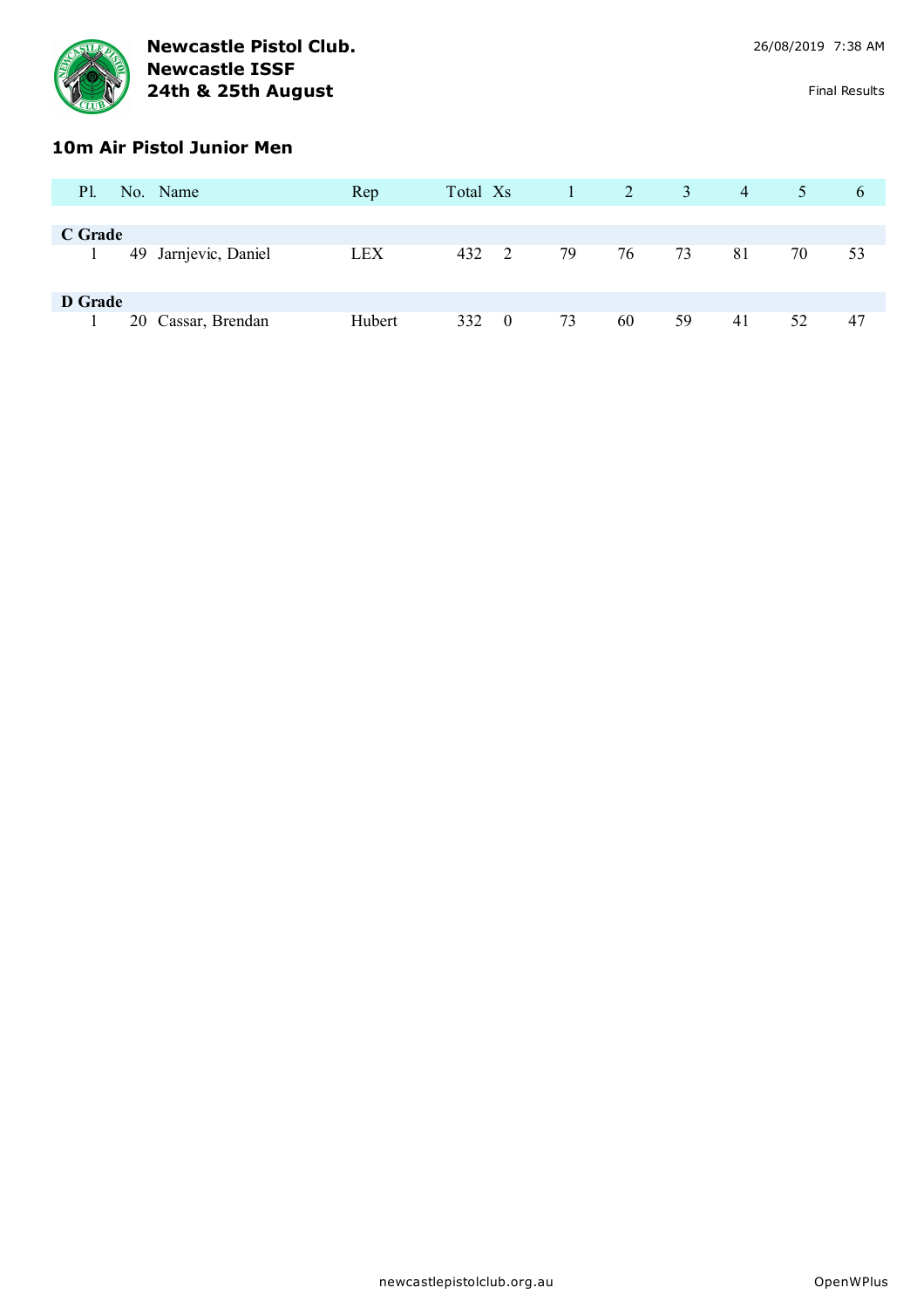

# **10m Air Pistol Junior Women (60)**

| Pl.        |    | No. Name          | Rep          | Total Xs |                  |    | $\sqrt{2}$ | 3  | $\overline{4}$ | 5  | $\theta$ |
|------------|----|-------------------|--------------|----------|------------------|----|------------|----|----------------|----|----------|
|            |    |                   |              |          |                  |    |            |    |                |    |          |
| A Grade    |    |                   |              |          |                  |    |            |    |                |    |          |
|            |    | 40 Rudder, Ellie  | <b>TLMPC</b> | 517 3    |                  | 88 | 88         | 84 | 83             | 87 | 87       |
| D Grade    |    |                   |              |          |                  |    |            |    |                |    |          |
|            |    | Surace, Alexia    | Ulladull     | 348      | $\boldsymbol{0}$ | 60 | 58         | 48 | 66             | 58 | 58       |
|            | 17 |                   |              |          |                  |    |            |    |                |    |          |
| <b>DNS</b> |    | Hargrave, Charlee | Cessnock     |          |                  |    |            |    |                |    |          |